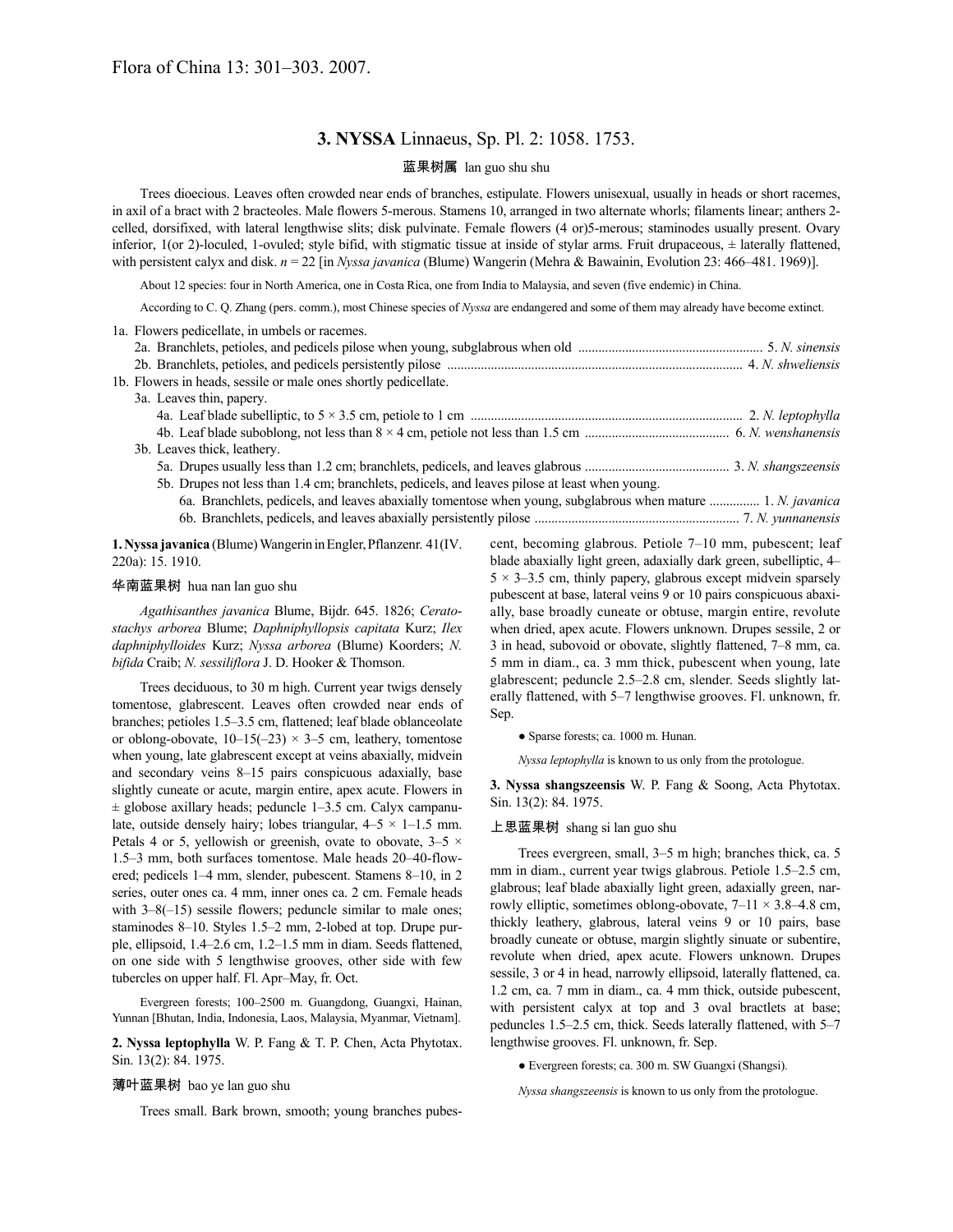**4. Nyssa shweliensis** (W. W. Smith) Airy-Shaw, Kew Bull. 23: 311. 1969.

## 瑞丽蓝果树 rui li lan guo shu

*Alangium shweliense* W. W. Smith, Notes Roy. Bot. Gard. Edinburgh 13: 152. 1921.

Trees to 15 m high. Young twigs light purple, densely pilose, becoming dark brown and glabrous when old. Petiole 2.5– 4 cm, pilose; leaf blade ovate to ovate-oblong,  $9-14 \times 5.5-8$ cm, papery, abaxially densely pilose at veins, adaxially sparsely stiffly hairy, midvein and 7–9 pairs of lateral veins more conspicuous abaxially, base subrounded, margin slightly sinuate, apex acuminate. Staminate flowers in dense racemes or small umbels; peduncle 2.5–3 cm, densely pilose; bract solitary, ovate, ca. 1 cm; disk plateform, pilose. Pedicel 7–8 mm, slender, pilose. Calyx lobes 5, ovate or triangular, outside pilose. Petals 5, sublanceolate, ca.  $3 \times 1$  mm. Stamens 10, in 2 series, unequal, 2–4 mm, sparsely pilose at base. Female flowers not seen. Drupe ovoid or oblong, ca. 1.3 cm, 6–7 mm in diam.; calyx lobes and disk persistent; petiole 3–6 mm; exocarp mealy, endocarp woody, 1-seeded. Fl. Apr–May, fr. Sep.

● Sparse forests; 1700–2700 m. W Yunnan [?Vietnam].

*Nyssa shweliensis* is possibly only a small-fruited variant of *N. wenshanensis*.

**5. Nyssa sinensis** Oliver, Hooker's Icon. Pl. 20: t. 1964. 1891.

## 蓝果树 lan guo shu

*Daphniphyllum cavaleriei* H. Léveillé; *Microrhammus bodinieri* H. Léveillé; *Nyssa sinensis* var. *oblongifolia* W. P. Fang & Soong.

Trees to 20 m tall. Bark dark gray, shallowly fissured, lenticellate. Petiole 1.5–2 cm, flattened; leaf blade abaxially light green, adaxially dark green, oblong to narrowly oblong, 10–15  $\times$  4–6(–8) cm, papery to subleathery, abaxially sparsely pubescent, adaxially glabrous, midvein and 6–10 pairs of lateral veins distinct abaxially, inconspicuous adaxially, base subrounded, margin slightly sinuate, apex acute. Inflorescences umbels or racemes; peduncle 3–5 cm, sparsely pilose when young, glabrescent. Staminate flowers on old branches. Pedicels ca. 5 mm. Calyx lobes small. Petals shortly oblong, shorter than filaments. Stamens 5–10. Female flowers axillary on young branches. Pedicels 1–2 mm. Calyx lobes entire. Petals ca. 1.5 mm. Staminodes 8–10. Drupe bluish, oblong or obovoid, 1–1.2 cm, ca. 6 mm in diam.,  $4-5$  mm thick,  $\pm$  laterally flattened. Seeds slightly flattened, with 5–7 lengthwise grooves. Fl. Apr, fr. Sep. 2*n* = 44\*.

Wet mixed forests along streams and valleys; 300–1700 m. S Anhui, S Fujian, Guangdong, Guangxi, Guizhou, Hubei, Hunan, Jiangsu, Jiangxi, SE Sichuan, Yunnan, Zhejiang [Vietnam].

**6.Nyssa wenshanensis** W.P.Fang & Soong,ActaPhytotax. Sin. 13(2): 85. 1975.

### 文山蓝果树 wen shan lan guo shu

*Nyssa wenshanensis* var. *longipedunculata* W. P. Fang & Soong.

Trees to 20 m tall. Bark dark gray; lenticels light white;

branches glabrous. Petiole 1.5–2 cm, slender, glabrous; leaf blade abaxially light green, adaxially dark green, oblong to narrowly elliptic,  $8-10 \times 4-5$  cm, thinly papery, glabrous, lateral veins 10–12 pairs, base subrounded or obtuse, margin entire, apex acute. Staminate flowers sessile, ca. 30 in head; disk plate-form, shortly pilose; peduncle 0.8–1.2 mm, sparsely tomentose. Calyx lobes 4 or 5, light green, subglobose, ca.  $0.5 \times 0.8$  mm, margin usually revolute. Petals suboblong, ca.  $3 \times 1.8$  mm, margin usually revolute. Stamens 8–10, in 2 series, 1.5–3 mm, glabrous. Female flowers and fruit not seen. Fl. May, fr. unknown.

● Evergreen forests; ca. 1900 m. SE Yunnan.

**7. Nyssa yunnanensis** W. Q. Yin ex H. N. Qin & Phengklai, **sp. nov.**

云南蓝果树 yun nan lan guo shu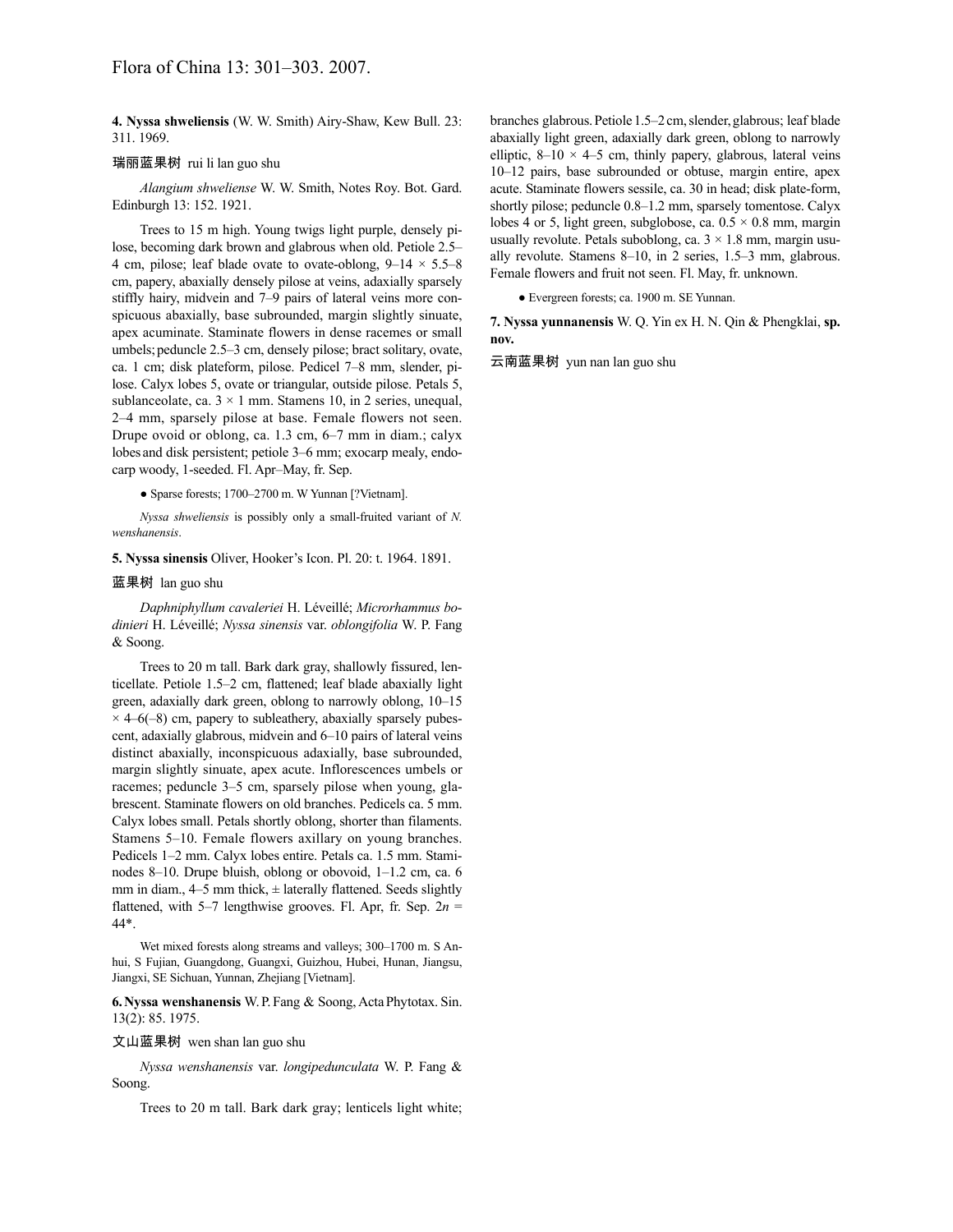# Flora of China 13: 301–303. 2007.

Type: China. Yunnan: Jinghong Shi, Puwen, 27 Mar 1957 (fl.), *Yunnan Expedition 9102* (holotype, KUN).

Validating Latin diagnosis: that of *"Nyssa yunnanensis* W. C. [sic] Yin" (C. Y. Wu & J. R. Fan in C. Y. Wu, Fl. Yunnan. 1: 292. 1977).

Trees dioecious, 25–30 m tall, ca. 1 m d.b.h. Bark dark brown, shallowly fissured, lenticels conspicuous. Branches densely yellowish tomentose. Petiole 2–3 cm, thick; leaf blade abaxially gray-green, adaxially dark green, elliptic or obovate,  $15-22 \times 8-12$  cm, thickly leathery, abaxially densely tomentose, midvein and secondary veins 14–18 pairs, more densely tomentose, base obtuse or subrounded, margin entire to slightly sinuate; apex acute. Staminate flowers many, in axillary umbels; peduncle 2–2.5 cm, thick; pedicels ca. 3 mm, tomentose. Calyx lobes ovate-triangular, ca. 0.5 mm. Petals 5, oblong, ca. 2  $\times$  1 mm. Stamens 2–3 mm; filaments linear. Female flowers not seen. Drupes 4 or 5 in head, purplish brown, ellipsoid, ca. 2 cm, ca. 1 mm in diam.; peduncles ca. 2 cm. Seeds slightly flattened, with 7 lengthwise grooves. Fl. Mar, fr. Sep.

● Dense forests in valleys; 500–1100 m. S Yunnan.

When *Nyssa yunnanensis* was originally described by Wu and Fan (loc. cit.), two gatherings were indicated as types, one flowering and one fruiting, with the result that the name was not validly published (see Art. 37.2 of the *Vienna Code*).

*Nyssa yunnanensis* was listed as endangered in China by Xu (in Fu & Jin, China Pl. Red Data Book 1: 477. 1992).